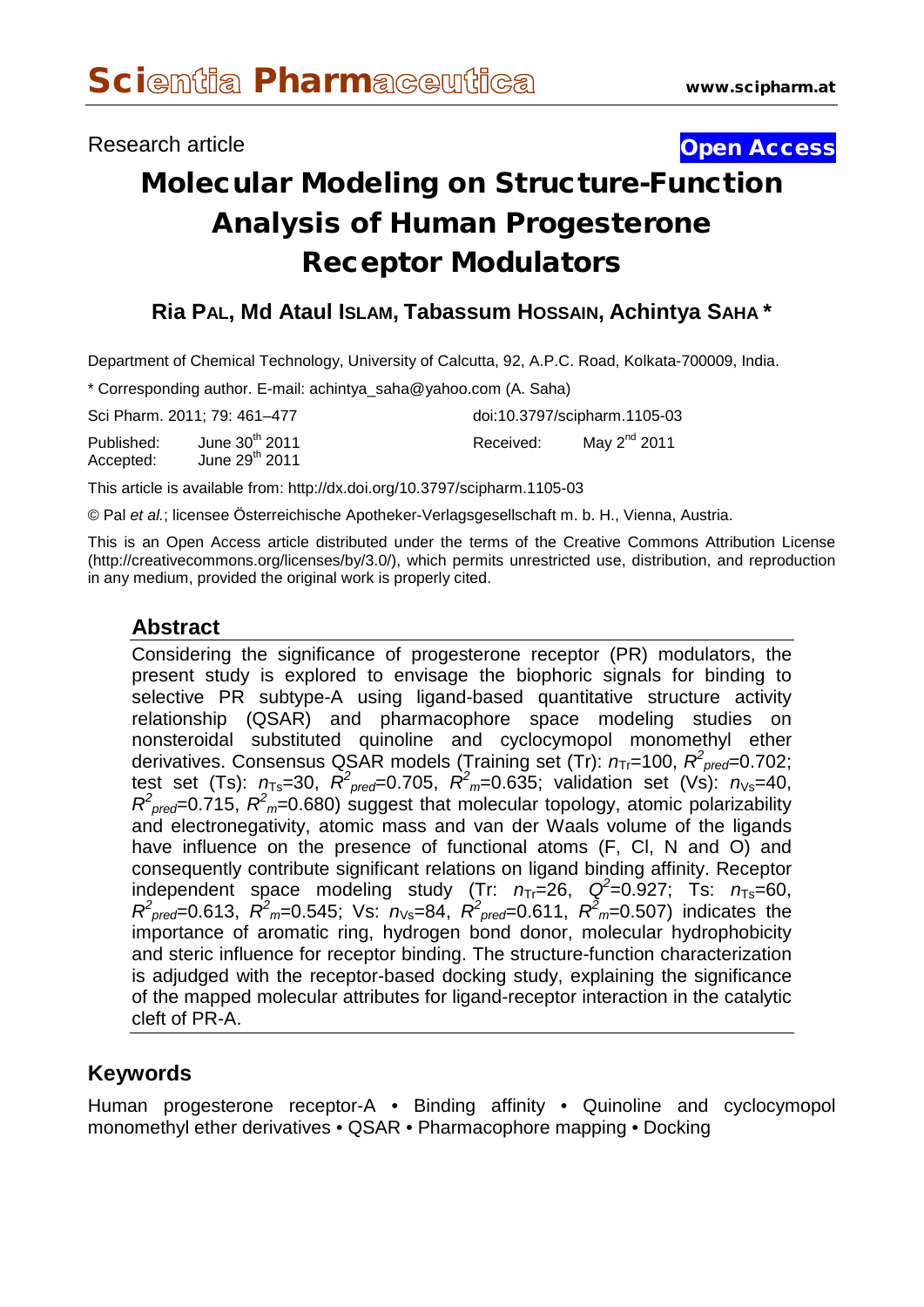# **Introduction**

Estrogen and progesterone are two prime female reproductive hormones, have effects on multiple organs beyond reproductive system. Their actions are mediated through receptorbased gene stimulation. The human progesterone receptor (hPR) is a member of the intracellular receptor (IR) superfamily that includes the human androgen (hAR), estrogen (hER), glucocorticoid (hGR) and mineralocorticoid (hMR) receptors. Two different isoforms, A and B of hPR are present in various target organs of progesterone [1]. It is observed that hPR-B acts mainly as progesterone-responsive gene activator, whereas hPR-A functions as modulator of hPR-B activity and repressor for other IRs, suggesting hPR-A to be an important modulator for steroid hormone receptor actions [2–5]. Primary uses of hPR agonist and antagonist combined with estrogen are for the purpose of birth control, hormone replacement therapy, endometriosis, dysfunctional uterine bleeding, dysmenorrhoea, endometrial cancer, uterine leiomyomas, breast cancer, meningiomas and others [6, 7].

Focus on development of more selective and efficacious hPR modulators, including agonists and antagonists, have increased to a great extent considering the unwanted effects due to cross-reactivities with other IRs (hAR, hGR, hER, hMR) and GABA ( $\gamma$ -amino butyric acid) receptor [8, 9]. Binding affinity of nonsteroidal molecules in baculo-virus expressed hPR-A receptor analyses the interactions with the nuclear receptors to agonists, antagonists or partial agonists [9]. The nonsteroidal substituted quinoline derivatives [10] (Fig. 1a–1c) and cyclocymopol monomethyl ethers [7] (Fig. 1d) have been described for their interactions with PR subtype A as antagonists. The present work has been taken up to explore the essential chemical features of the molecular scaffold necessary for binding affinity to hPR-A using ligand-based molecular modeling techniques.

Molecular modeling is one of the cheminformatics techniques providing detailed information of a molecular system [11]. Computer aided drug designing (CADD) covers enormous fields ranging from pharmacophore mapping, multi-dimensional QSAR studies, receptor based approaches and binary screening to compound clustering. 3-D QSAR and docking studies of steroidal [12] and non-steroidal [13] analogs elucidate the binding interaction with PR. Docking experiment substantiated as a tool for discovery of pyrazoline-based antagonists [14, 15], non-steroidal agonists [16, 17], and steroidal selective PR modulators (SPRM) [18]. Docking and molecular similarity analysis studies have been performed on PR ligands belonging to quinoline derivatives [13], but no 3D pharmacophore hypothesis for hPR-A binding affinity has yet been explored. Subsequently, diverse sets of nonsteroidal derivatives are taken up to build robust QSAR model as well as to develop pharmacophore signal for selective PR-A binding affinity, which is further corroborated with interactions of the active ligand with the receptor at the binding pocket by structure-based drug design.

# **Materials and Methods**

In the present study, compounds (supplementary Table (Tab. S1)) containing nonsteroidal substituted quinoline [8–10, 19–22] and cyclocymopol monomethyl ether [7] derivatives expressing hPR-A binding affinity have been explored to generate QSAR model and design pharmacophore map using multiple linear regression [23] and receptor independent space modeling  $[24]$  techniques respectively. Binding affinity  $(K_i, nM)$   $[7-10, 19-22]$ ,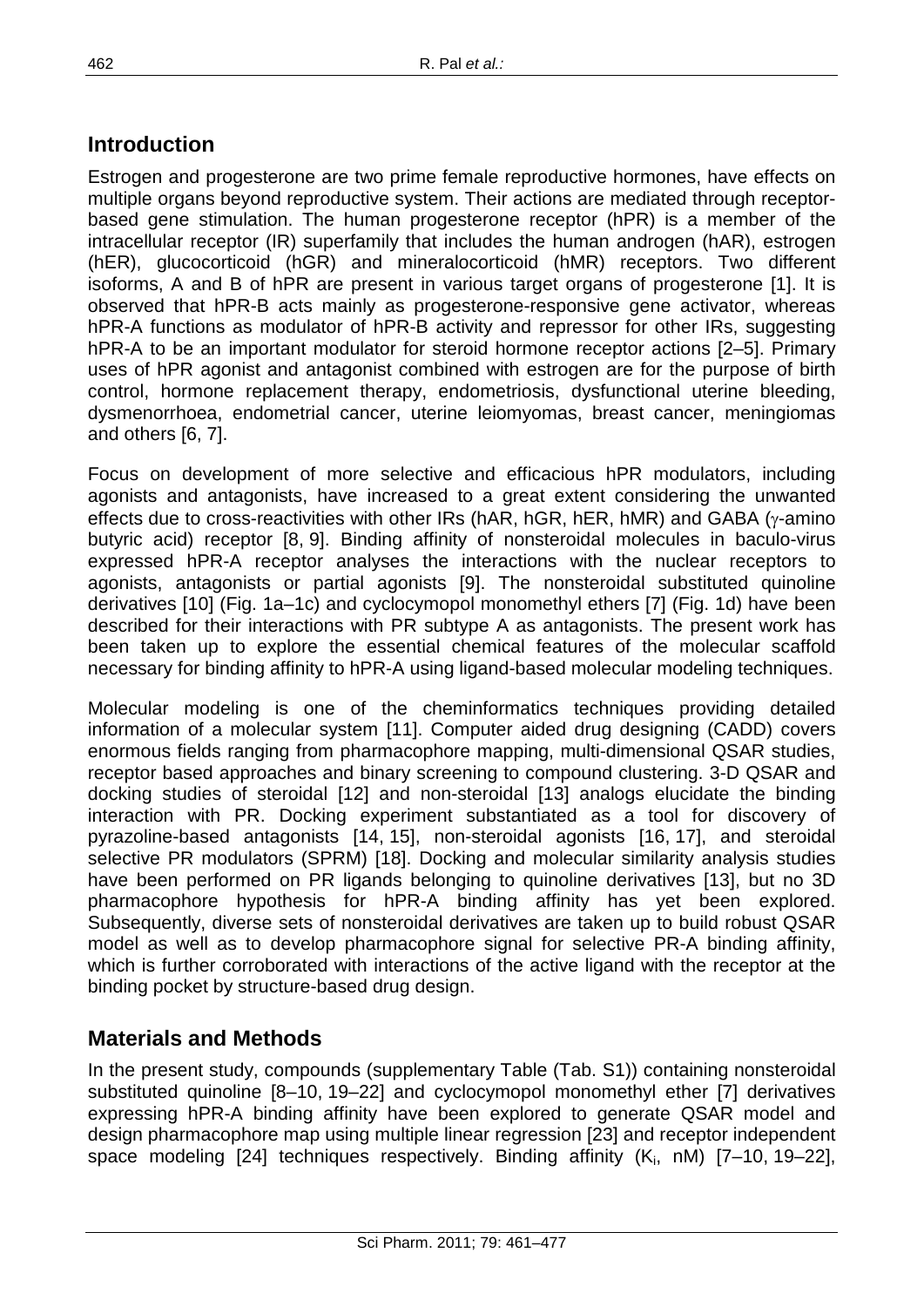expressed in terms of pK<sub>i</sub> (log<sub>10</sub>10<sup>4</sup>/ K<sub>i</sub>) has been considered as dependent variable for model generation. The common molecular scaffolds of (a) 1,2-dihydrochromeno[3,4-*f*] quinoline, (b and c) 6-aryl-1,2-dihydro-2,2,4-trimethylquinolines and (d) cyclocymopol monomethyl ether are depicted in Fig. 1. The models are validated by estimating  $R^2_{pred}$ , *R2 <sup>m</sup>* and *se* (standard error of prediction) [25, 26] of test sets. Further the most active compound (cpd. **25** in supp. Tab. S1) of the data set is docked in protein crystal structure (pdb code: 2OVH) [27] to analyse the ligand-receptor interactions in 3-D space.



**Fig. 1.** General structure of progesterone receptor modulators a: 1,2-dihydrochromeno[3,4-*f*]quinoline, b: 6-aryl-1,2-dihydro-2,2,4-trimethylquinolines (linear), c: 6-aryl-1,2-dihydro-2,2,4-trimethylquinolines (angular) and d: cyclocymopol monomethyl ether.

# *QSAR study*

Energy minimization of the 3D structure of compounds is performed in MOPAC module using the Austin Model 1 (AM1) to locate local minima conformers. The energy minimized structure is used to calculate different molecular properties, including physicochemical, electronic (atomic charge functions, orbital energies, partial charge function [28] using extended Hückel approach [29]), spatial, topological (E-state indices [30] and R-state indices [31]) properties, molecular geometries (geometrical, WHIM, 3D-MoRSE, molecular profiles, etc.) and structural features of the atoms [32]. The tools used to generate 3D structural descriptors are Chem3D Pro [29], CAChe [33], TSAR [34], ETSA-CA [35], MOE 2007.09 [36] and DRAGON 5.5 [37, 38]. The models are developed by standard and forward stepwise regression methods using Statistica 5.0 [39]. To obtain a robust and dependable model, the dataset of ligands is divided into modeling (n=130) and validation (Vs,  $n_{\text{Vs}}$ =40) sets using sphere exclusion algorithm based on Euclidean distance [40]. Further the modeling set is splitted into training (Tr,  $n_T = 100$ ) and test (Ts,  $n_T = 30$ ) sets through the same principle, considering the most active and least active compounds present in training set. The following statistical parameters are used to evaluate the statistical significance of the regression equation: correlation coefficient  $(R^2)$ , standard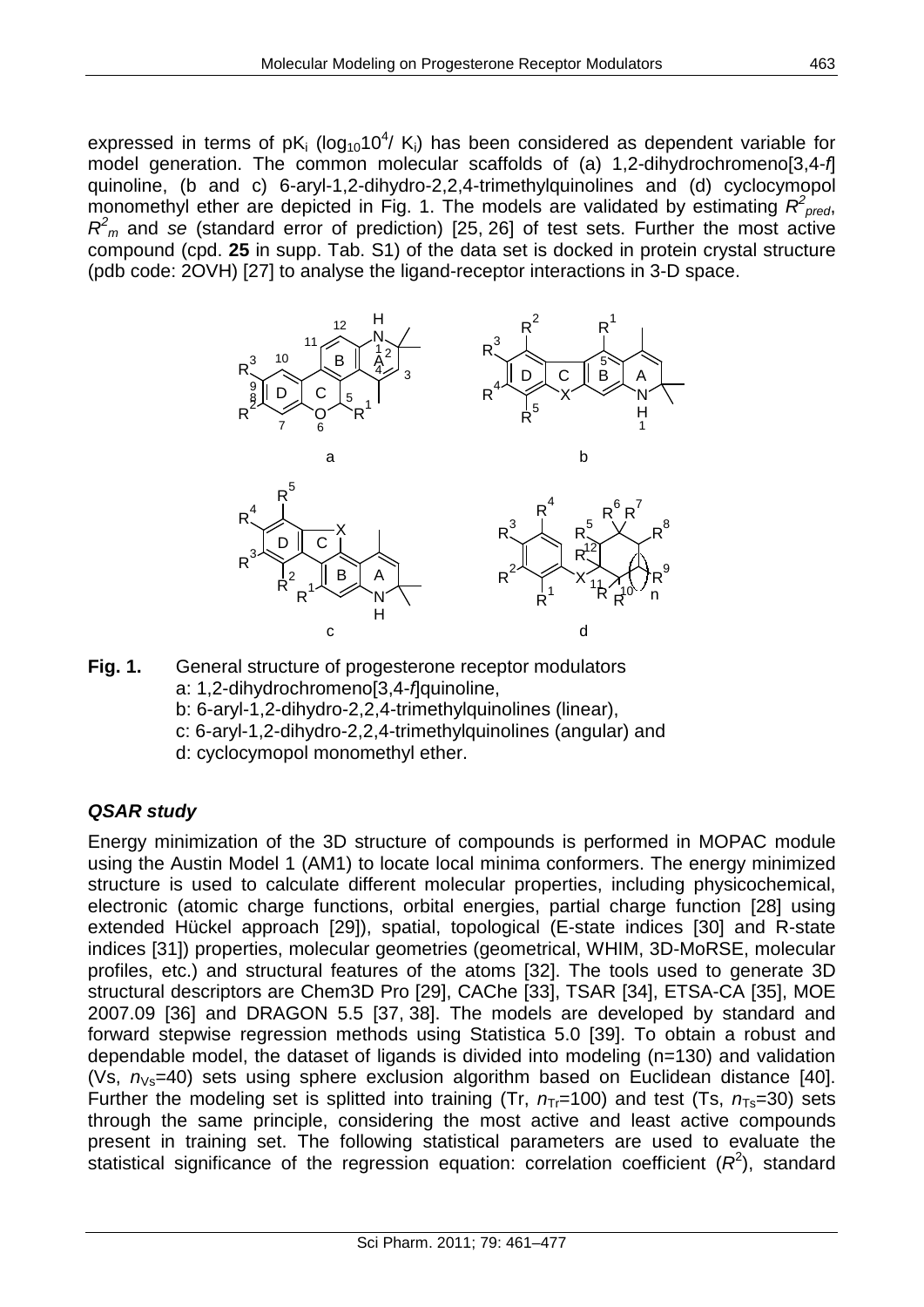error of estimate (*se*), explained variance (*EV*), variance ratio (*F*), degree of freedom (*df*) and average of absolute value of calculated residuals (*AVRES*). The predictive power of the model is estimated by cross-validated variance  $(Q^2)$  (by leave one out method) [41], predictive residual sum of squares (*PRESS*), standard deviation error of prediction (*SDEP*) and average of absolute value of predicted residuals (*Presav*). The model is further validated with test and validation sets, estimating  $R^2_{\ \, pred}$  and  $R^2_{\ \, m}$  [25, 26].

#### *Pharmacophore space modeling study*

Receptor-independent space modeling study [24] generates pharmacophore hypothesis using Catalyst 4.11 [42] that can highlight on ligand-receptor interactions. For hypothesis generation, the dataset division is processed through the sphere exclusion approach [40], except input data for number of compounds of training set is fixed to '26'. The whole dataset is splitted into training (Tr,  $n_T = 26$ ), test (Ts,  $n_T = 60$ ) and validation (Vs,  $n_V = 84$ ) sets and are fitted in the pharmacophore model and subsequently predicted the activity to adjudge the robustness of the hypothesis. The chemical features used for pharmacophore mapping are hydrogen bond (HB) acceptor (a) and donor (d), hydrophobic (p) and aromatic ring (r). Different control parameters employed for hypothesis generation (Hypogen process) are uncertainty, weight variation and spacing (minimum interfeature distance for hypothesis). Weight variation signifies the extent to which each feature contributes towards compound's activity in the process of hypothesis generation, whereas uncertainty denotes the standard deviation of error cost, the deviation between the actual and the estimated activity of the compounds in training set. The overall cost of a hypothesis is obtained by summing up three cost factors: a weight cost, an error cost and a configuration cost. Weight cost is a value that increases as the weight variation of the model varies. The entropy of the hypothesis space is equal to the configuration cost, which is dependent on the complexity of the hypothesis space being optimized. The hypothesis estimates the costs of null and fixed hypothesis and the greater the difference, it is more likely that the hypothesis does not reflect a chance correlation. Lesser the value between fixed cost and total cost, better the hypothesis as it is more towards the ideal hypothesis. For the purpose of hypothesis optimization, the difference between total and null costs is considered to be 60 bits [43]. Two other factors considered for evaluating the pharmacophore map are rmsd and correlation. Rmsd (root mean square deviation) indicates the quality of prediction for training set and correlation value derived from the geometric fit index. The generated hypothesis is further judged to nullify over-prediction of inactive ligands, using hyporefine process [42], where steric feature is also considered for bioactivity. The selected hypothesis is validated through a cross-validation technique using CatScramble based on Fischer's randomization test [23] by random reassigning the activity values among the training set compounds. The predictive ability of the pharmacophore model is further screened with the estimated activity of test and validation sets compounds.

#### *Docking study*

Receptor-based molecular docking study highlights the binding interaction at the active site residues [44]. Crystal structure of PR-A ligand binding domain (pdb code: 2OVH) [27] complexed with asoprisnil [45] and the corepressors SMRT has been obtained from RCSB protein data bank [46]. The docking study has been performed in Discovery Studio 1.7 [47] by using LigandFit of 'Receptor-ligand interactions' protocol. Pre-treatment process for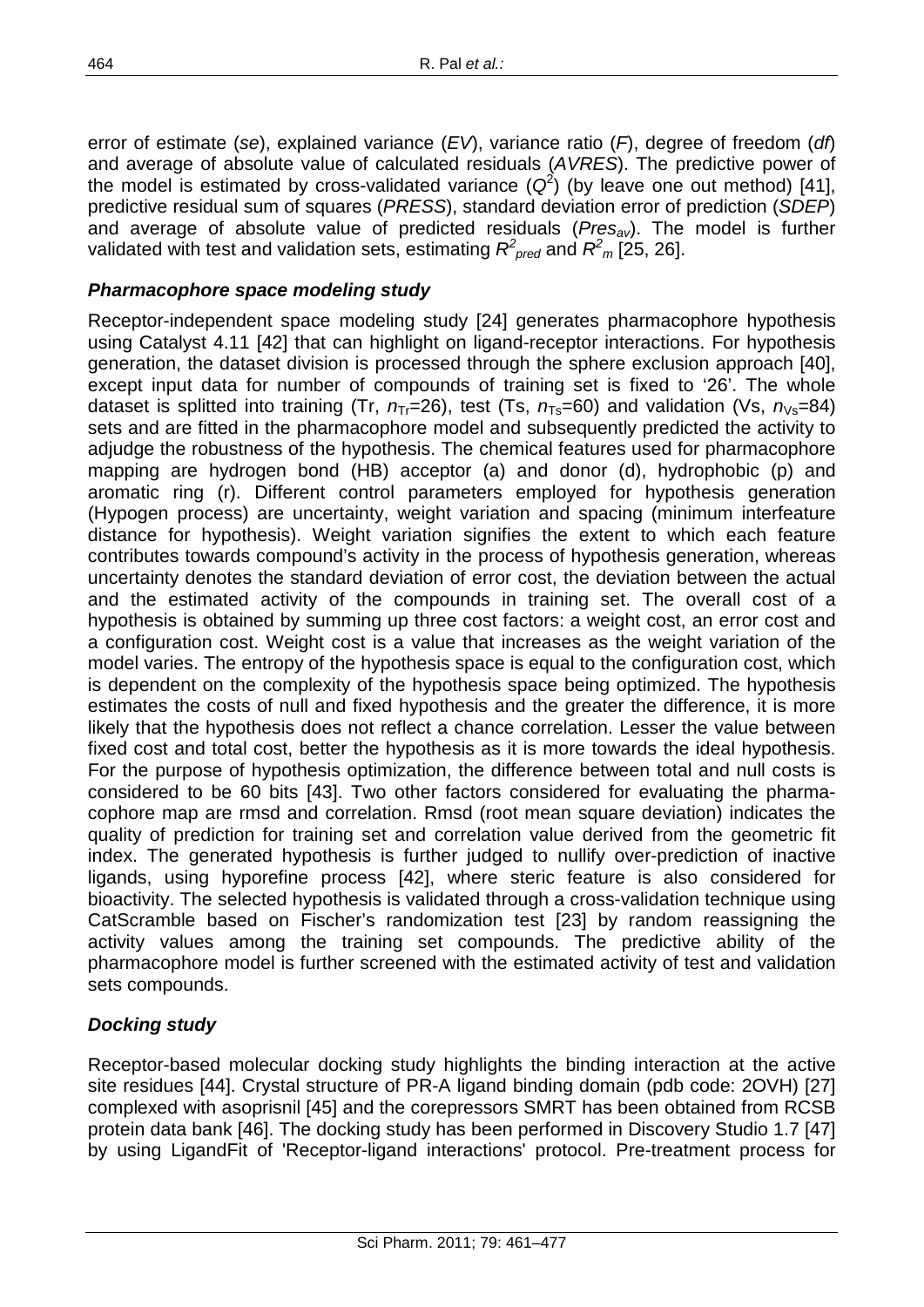both the active ligand (comp **25** in supp. Tab. S1) and the receptor are performed with ligand preparation and binding site definition. Constraint parameters used for ligand preparation are ionization change, tautomer and isomer generation; Lipinski filter and 3D generator albeit all the duplicate structures are removed. Receptor preparation is accomplished by defining the active site cavity with the aid of pre-existing ligand. The whole receptor is selected and hydrogen atoms are added to it. pH value of the protein has been set in the range of 6.5 to 8.5. The receptor-ligand interaction is explored with LigandFit optimization utilizing dreiding as the energy grid force-field; Monte Carlo trial method for conformational search with consideration of electrostatic energy, torsional step size for polar hydrogen at 30, maximum internal energy at  $10<sup>4</sup>$  kcal/mol and maximum poses of 10 in docking mode [48]. During docking of the ligands, geometry optimization of the receptor-ligand complex is not performed due to preserve native form of the ligandbound receptor. The scoring parameters (LigScore, PLP, Jain, PMF and Ludi energy estimate) are used for analysis. Finally the docked receptor-ligand complex is analyzed to investigate the type of interactions and compare dock score.

#### *Virtual screening and molecular docking studies*

*In silico* screening is a rapid technique to obtain hit compounds with desired activity profiles [49]. The validated pharmacophore model has been used to screen WDI (World Drug Index) (NCI, Maybridge, ZINC) libraries comprising ~ 10,000,000 compounds in order to calculate the rate of recovering the experimental hits from the primary screening library. Fast flexible search algorithm is used for database screening. Out of 10,000 compounds retrieved from each database, the hits are narrowed down to <100 compounds based on estimated activity (a cut off value of  $0.32$ ,  $K_i$  of comp **25**). Simultaneously the virtual screening is conducted using validated QSAR models, and hits are identified by consensus agreement between these models. The predictions are categorized by model coverage using Z cut-off of 0.2. Consensus molecular descriptors, used for model generation, are generated for the set of compounds and consensus activities are predicted from the proposed QSAR models. In order to access the ability of models to recover the active compounds from the screening library, three criteria, i.e. hit rate, yield and the enrichment factor are used [25]. Moreover, Lipinski's rule of five is used to eliminate nondrug like compounds. Finally compounds of promising  $K_i$  are docked individually into the active site cavity of the receptor. The receptor-ligand complexes are investigated to find out important interactions at the receptor cavity as well as dock scores.

# **Results and Discussion**

#### *QSAR study*

Different molecular properties, including physicochemical, topological, electronic, spatial descriptors are used for model generation. The best models obtained in different permutation of descriptors are given in Tab. 1.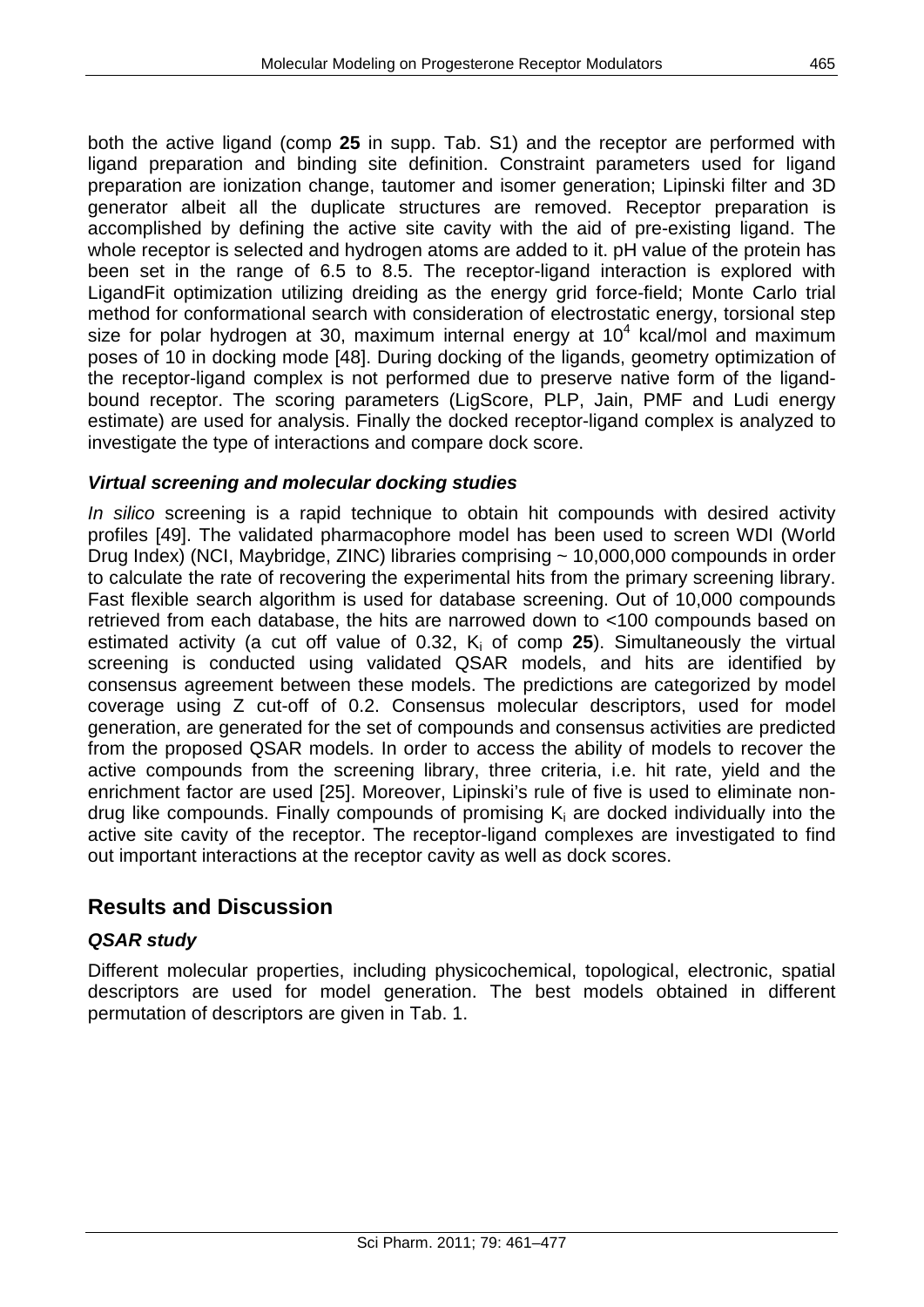| <b>Model</b><br>no. | <b>Descriptors</b>                                                   | Training set $(n_T=100)$                                                                                                                           | <b>Test set</b><br>$(n_{Ts}=30)$                                      | <b>Validation</b><br>set $(n_{\text{Vs}}=40)$                             |  |
|---------------------|----------------------------------------------------------------------|----------------------------------------------------------------------------------------------------------------------------------------------------|-----------------------------------------------------------------------|---------------------------------------------------------------------------|--|
|                     | IC3, F07[C-O],<br>RDF130p, F10[F-<br>$F$ ], $F04[F-F]$ ,<br>GATS8e   | $R^2$ =0.774, EV=75.9%, se=0.451,<br>$F=53.05$ , df=6, 93,<br>AVRES=0.795, PRESS=21.799,<br>$SDEP=0.467$ , $Pres_{av}=0.705$ ,<br>$Q^2 = 0.740$    | $R^2_{\text{pred}} = 0.696$<br>se=0.565<br>$R^2$ <sub>m</sub> = 0.708 | $R^2_{\text{pred}} = 0.458$<br>se=0.660<br>$R^2$ <sub>m</sub> = 0.422     |  |
| $\mathbf{I}$        | F04[C-C], F05[C-<br>CI], RDF130p,<br>F07[C-O], GATS8e,<br>$F10[F-F]$ | $R^2$ =0.737, EV=72%, se=0.474,<br>$F=43.35, df=6, 93,$<br>AVRES=0.765, PRESS=23.881,<br>SDEP=0.489, Pres <sub>av</sub> =0.630,<br>$Q^2 = 0.699$   | $R^2_{\text{pred}}$ =0.694<br>se=0.569<br>$R^2$ <sub>m</sub> = 0.692  | $R^2_{\text{pred}} = 0.672$<br>se=0.546<br>$R^2$ <sub>m</sub> =0.668      |  |
| Ш                   | F04[C-C], CIC3,<br>nOHs, Mor03m,<br>RDF125p                          | $R^2$ =0.759, EV=74.6%, se=0.448,<br>$F=59.08, df=5, 94,$<br>AVRES=0.757, PRESS=21.193,<br>SDEP=0.460, Pres <sub>av</sub> =0.643,<br>$Q^2 = 0.729$ | $R^2_{\text{pred}}$ =0.656<br>se=0.576<br>$R^2$ <sub>m</sub> = 0.604  | $R^2_{\text{pred}} = 0.642$<br>$se = 0.565$<br>$R^2$ <sub>m</sub> = 0.645 |  |
| IV                  | F04[C-C], CIC3,<br>nOHs, Mor03m,<br>BELv2, RDF125p                   | $R^2$ =0.775, EV=76.1%, se=0.440,<br>$F=53.53$ , df=6, 93,<br>AVRES=0.769, PRESS=20.551,<br>$SDEP=0.453$ , $Pres_{av}=0.656$ ,<br>$Q^2 = 0.744$    | $R^2_{\text{pred}} = 0.621$<br>se=0.605<br>$R2m = 0.545$              | $R^2_{\text{pred}} = 0.676$<br>$se = 0.539$<br>$R^2$ <sub>m</sub> = 0.677 |  |
| V                   | F04[C-C], CIC3,<br>nOHs, Mor03m,<br>F04[N-N], RDF125p                | $R^2$ =0.773, EV=75.9%, se=0.441,<br>$F=52.91, df=6, 93,$<br>AVRES=0.765, PRESS=20.857,<br>SDEP=0.457, Pres <sub>av</sub> =0.658,<br>$Q^2 = 0.738$ | $R^2_{\text{pred}}$ =0.658<br>se=0.577<br>$R^2$ <sub>m</sub> = 0.599  | $R^2_{\text{pred}} = 0.662$<br>se=0.547<br>$R^2$ <sub>m</sub> = 0.665     |  |

**Tab. 1.** Statistical quality of best QSAR models.

All the QSAR models can explain for more than 72% variance in activity and crossvalidated variance of 70%. The models have also good predictive property ( $R^2_{\text{ pred}}$  and  $R^2_{\text{ md}}$ > 0.50), except model I in validation set. All of the generated models are statistically significant and are analyzed for consensus prediction of Tr ( $n_{\text{Tr}}$ =100,  $R_{\text{pred}}^2$ =0.702, *se*=0.487), Ts ( $n_{Ts}$ =30,  $R^2_{prec}$ =0.705, *se*=0.531,  $R^2_m$  =0.635) and Vs ( $n_{Vs}$ =40,  $R^2_{prec}$ =0.715, *se*=0.496, *R2 <sup>m</sup>*=0.680), suggesting the robustness of models. The observed vs consensus predicted binding affinity of the compounds as per QSAR models is plotted in Fig. 2 and listed in supplementary Tab. S2. The acronyms used in the above models (I-V) for the descriptors are provided in Tab. 2.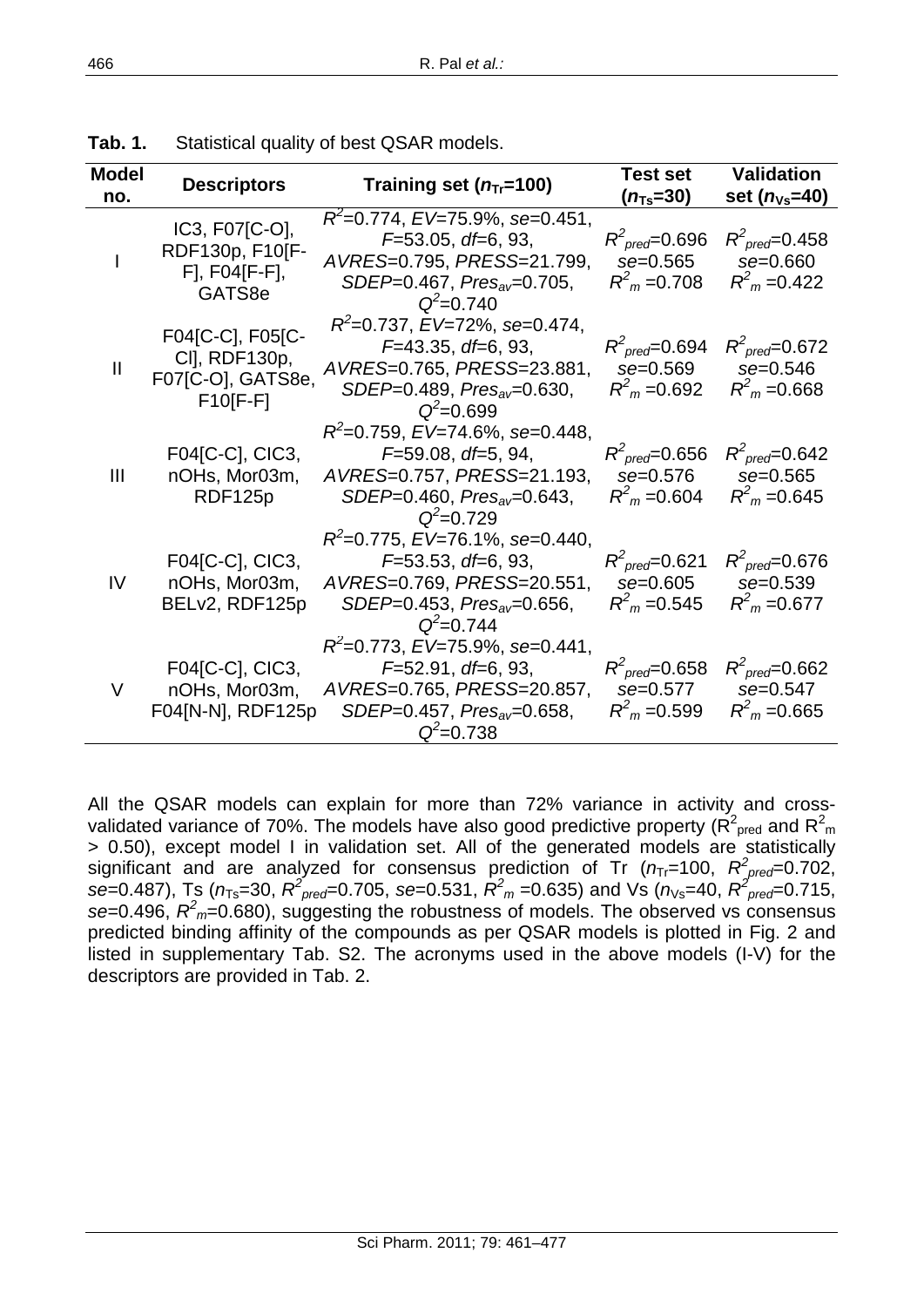

Observed (pK<sub>i</sub>) Observed (pK<sub>i</sub>)

 Pharmacophore model, Tr: *n*=26, *Q<sup>2</sup>* =0.927, *rmsd*=1.455 Ts: *n*=144, *R<sup>2</sup> pred*=0.613, R2 m=0.545, *se*=0.426

Vs: *n*=84, *R<sup>2</sup> pred*=0.611, R2 m=0.507, *se*=0.487

**Fig. 2.** Observed vs predicted binding affinity of QSAR consensus and pharmacophore models.

Among the descriptors, IC3 and CIC3 depict the topological features of atoms based on neighborhood environment [38]. F07[C-O] and other 2D frequency fingerprint descriptors also describe topological features of molecules. 3-D arrangement of atoms, bond distances, ring types, planar, non-planar systems and atom types along with atomic polarizabilities are encoded by RDF130p and RDF125p [38]. The values of polarizability are dependent on the chemical environment of atoms and have great influence on bonds [50]. GATS8e [38] is a distance-type function that also includes atomic properties, e.g. electronegativity. It accounts for the correlation among atoms, weighted by atomic Sanderson electronegativity with a distance of eight bonds (the lag) in the molecule [51]. nOHs provides local chemical information that is insensitive to isomers and to conformational changes, and shows a high level of degeneracy [38, 52]. Mor03m, derived from infrared spectra simulation, suggests the relevance of atomic masses and the 3D atomic coordinates [38, 53]. The role of atomic information, Van der waals volumes relevant to the strength of ligand-receptor interaction and the molecular topology to the activity are described by BELv2 [38, 54]. As an inference from these complex descriptors, it can be suggested that presence of functional atoms, F, Cl, N and O have influence on ligand binding affinity depending on topology of the ligands, atomic polarizabilities and electronegativities, atomic masses and van der Waals volume.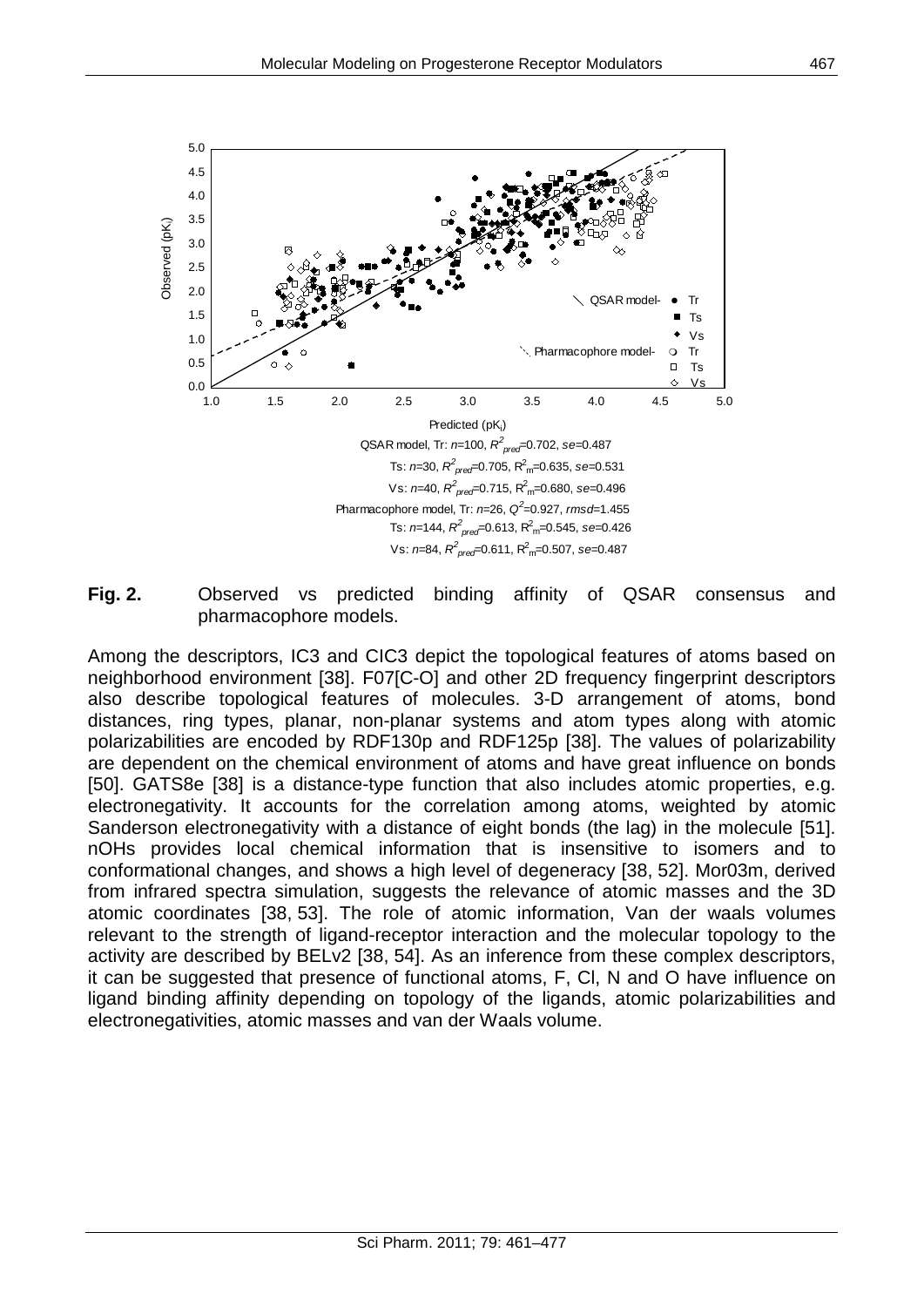|                   | <b>Symbols Types of descriptors</b>                                                  | <b>Description</b>                                                                        |
|-------------------|--------------------------------------------------------------------------------------|-------------------------------------------------------------------------------------------|
| IC <sub>3</sub>   | Information indices                                                                  | information content index (neighborhood<br>symmetry of 3-order)                           |
|                   | F07[C-O] 2D frequency fingerprints                                                   | frequency of C-O at topological distance 7                                                |
|                   | RDF130p RDF descriptors                                                              | Radial Distribution Function - 13.0 / weighted<br>by atomic polarizabilities              |
|                   | F10[F-F] 2D frequency fingerprints<br>F04[F-F] 2D frequency fingerprints             | frequency of F-F at topological distance 10<br>frequency of F-F at topological distance 4 |
|                   | GATS8e List of 2D autocorrelation indices                                            | Geary autocorrelation - lag 8 / weighted by<br>atomic Sanderson electronegativities       |
|                   | F04[C-C] 2D frequency fingerprints<br>F05[C-CI] 2D frequency fingerprints            | frequency of C-C at topological distance 4<br>frequency of C-CI at topological distance 5 |
| CIC <sub>3</sub>  | Information indices                                                                  | complementary information content<br>(neighborhood symmetry of 3-order)                   |
| nOH <sub>s</sub>  | Functional group counts<br>3D-MoRSE (3D Molecule                                     | number of secondary alcohols                                                              |
| Mor03m            | <b>Representation of Structures</b><br>based on Electron diffraction)<br>descriptors | 3D-MoRSE - signal 03 / weighted by atomic<br>masses                                       |
|                   | RDF125p RDF descriptors                                                              | Radial Distribution Function - 12.5 / weighted<br>by atomic polarizabilities              |
| BEL <sub>v2</sub> | Burden eigenvalue descriptors                                                        | lowest eigenvalue n. 2 of Burden matrix /<br>weighted by atomic van der Waals volumes     |
|                   | F04[N-N] 2D frequency fingerprints                                                   | frequency of N-N at topological distance 4                                                |

**Tab. 2.** Symbols and function of the descriptors.

## *Pharmacophore space modeling study*

Receptor independent pharmacophore mapping of the ligands is explored through standardization of the training set (Tr,  $n_T$ =26) and its subsequent optimization utilizing the control parameters. The results of the optimization study based on the cost difference ( $\Delta$ cost), root mean square deviation (rmsd) and best correlation ( $Q^2$ ) are listed in Tab. 3.

The optimized hypothesis (run no. 7) showed more than 90% correlation to binding affinity, whereas the hyporefine (run no. 8) of the same is observed to correlate 92.7% with activity with highest cost differences ( $\Delta$ cost) of 152.462 bits and low rmsd value of 1.455. The fixed and null costs are 90.748 and 270.771 bits respectively for both run nos. 7 and 8, but the difference between fixed and total costs is lower (27.561 bits) in run no. 8. Further the prediction sets for the best hypothesis (run no. 8), with  $n_{Ts}$ =60,  $R^2_{pred}$ =0.613, se=0.426,  $R^2$ <sub>*m*</sub>=0.545 and  $n_{\text{Vs}}$ =84,  $R^2$ <sub>pred</sub>=0.611, se=0.487,  $R^2$ <sub>*m*</sub>=0.507, have been found to be superior than run no. 7. The observed and predicted binding affinities ( $pK_i$ ) of the compounds are represented in Fig. 2 and tabulated in supplementary Tab. S2. The quality of hypotheses generated for binding affinity are adjudged by a cross-validation technique using Fischer's randomization test [23] at the 99% confidence level, but no hypothesis generated better parameters than the original hypothesis of run nos. 7 and 8 in either case. Both the hypotheses (run nos.7 and 8) are taken into consideration for describing the pharmacophore features of the dataset and docking interactions with the most active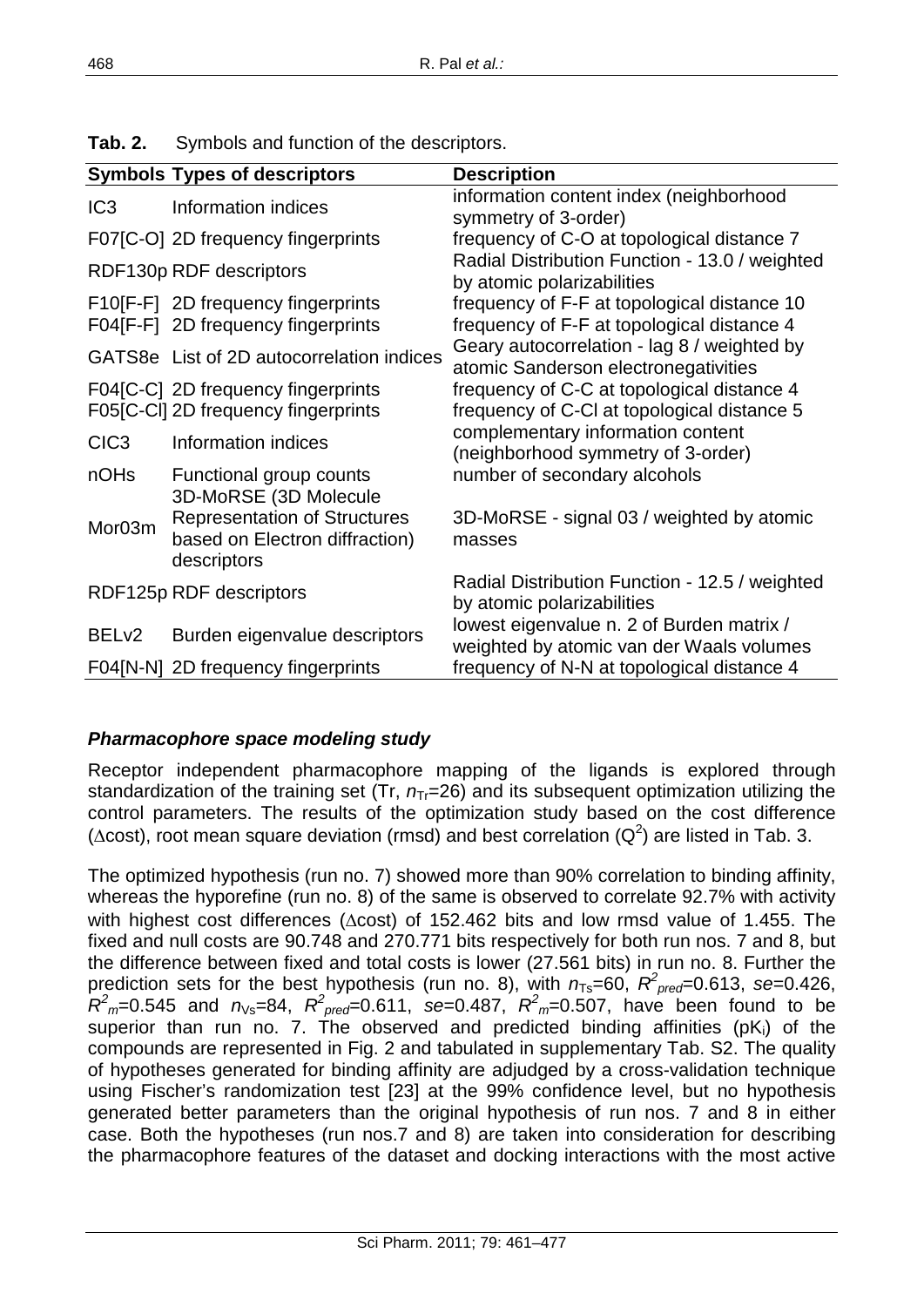ligand (comp **25** in supp. Tab. S1), and observed that presence of HB donor (d), hydrophobic (p1) and aromatic ring (r1) features in run no. 7 and two hydrophobic (p1 and p2), two aromatic ring (r1 and r2) features along with steric influence (e) in run no. 8 are essential for effective binding. The mapped pharmacophore features and inter-feature distances (Å) of the both hypotheses for binding affinity to hPR-A are depicted in Fig. 3. Both the hypotheses illustrate presence of electronegative substitution at para position of 5-aryl ring (Fig. 1a) offers hydrophobic region. SAR study on chromeno quinolines (Fig. 1a) also adjudged the para substitution in 5-aryl moiety is one of the essential biophore for hPR agonist activity [9]. Presence of N-hetero atom in ring A (Fig. 1a–1c) as HB donor has been found to be a significant contributor in binding affinity, which is due to overlapping similarity of the A-ring of quinoline with steroid D-ring [9]. However HB donor is reverted to steric and hydrophobic regions due to unavailability of N-atom in the ring (Fig. 1d), when weightage is given to excluded volume (hyporefine, run no. 8). Additionally mapping also demonstrates presence of aromatic rings B and D in scaffold (Fig. 1a–1c) have positive impact on bioactivity. Halogen substituents in D-ring are demonstrated to be critical pharmacophore feature for receptor binding, adjudged by the SAR study [8]. Pharmacophore mapping outcomes can be corroborated with the QSAR study, which also thrust on presence of nitrogen hetero atom in ring A, influence of para-substituted 5-aryl moiety as well as the rings B and D for bioactivity. The reliability of the receptorindependent pharmacophore map is validated in light of binding site interactions of the most active ligand at the active site cavity of the receptor.



**Fig. 3.** Pharmacophore features of run nos. 7 and 8 fitted with active ligand. (A) Hypogen hypothesis: *Q<sup>2</sup>* =0.909, *rmsd*=1.615, Δcost=146.075; (B) Hyporefine hypothesis: *R*=0.927, *rmsd*=1.455, Δcost=152.462; Features include hydrogen bond donor (d), hydrophobic (p), Ring aromatic (r) and excluded volume (e).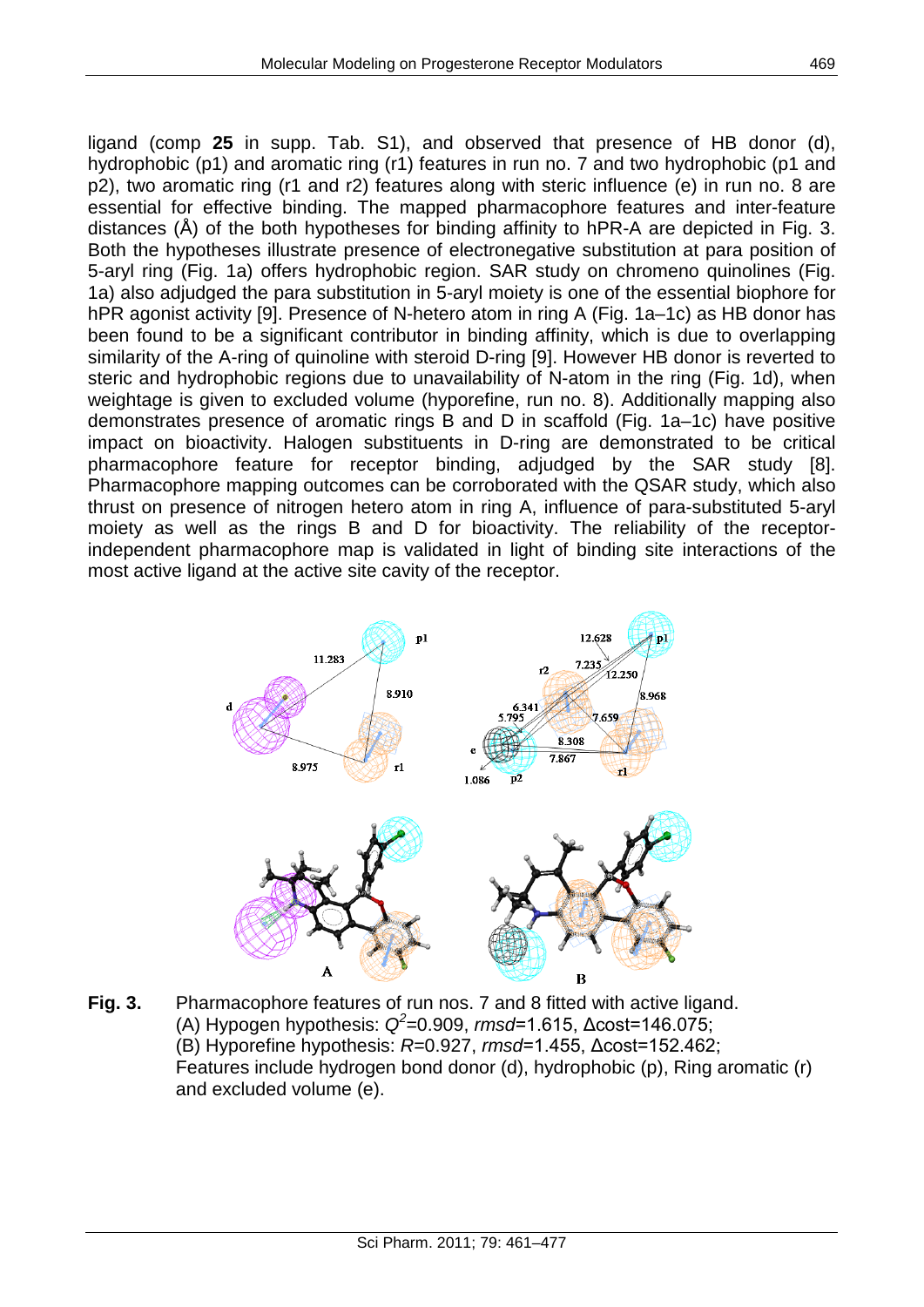|                                                                                                                          |                       |              |                      | Pharmacoph.                                                                                                             |                                                   |              | Cost                                              |  |                      |       |      |
|--------------------------------------------------------------------------------------------------------------------------|-----------------------|--------------|----------------------|-------------------------------------------------------------------------------------------------------------------------|---------------------------------------------------|--------------|---------------------------------------------------|--|----------------------|-------|------|
| Run<br>no.                                                                                                               |                       | <b>JC WV</b> | Spac-<br>ing<br>(pm) | features in<br>generated<br>hypothesis                                                                                  | <b>Null</b>                                       | <b>Fixed</b> | <b>Total</b>                                      |  | $\Delta$ cost Config | $Q^2$ | rmsd |
|                                                                                                                          |                       | 3 0.302      | 300                  | $p_1, p_2, r_1$                                                                                                         |                                                   |              | 165.194 101.666 117.38 47.814 13.0868 0.905 1.047 |  |                      |       |      |
| $\mathcal P$                                                                                                             |                       | 3 0.302      | 250                  | $p_1, p_2, r_1, r_2$                                                                                                    |                                                   |              | 165.194 102.212 114.696 50.498                    |  | 13.634 0.919 0.964   |       |      |
| 3                                                                                                                        | 3                     | 1.5          | 300                  | $p_1, p_2, r_1$                                                                                                         |                                                   |              | 165.194 102.467 115.78 49.414                     |  | 13.087 0.912 1.005   |       |      |
| 4                                                                                                                        | 3                     | 2.5          | 300                  | $p_1, p_2, r_1$                                                                                                         |                                                   |              | 165.194 102.722 116.357 48.837                    |  | 13.087 0.908 1.022   |       |      |
| 5                                                                                                                        |                       | 2.5 0.302    | 300                  | $p_1, p_2, r_1$                                                                                                         |                                                   |              | 194.491 96.947 118.905 75.586                     |  | 13.087 0.906 1.246   |       |      |
| 6                                                                                                                        |                       | 2 0.302      | 300                  | $p_1, r_1, r_2$                                                                                                         | 270.771 89.691 128.379 142.392 13.087 0.899 1.698 |              |                                                   |  |                      |       |      |
|                                                                                                                          | $\mathbf{2}^{\prime}$ | 2.5          | 300                  | $d_1$ , $p_1$ , $r_1$                                                                                                   | 270.771 90.748 124.696 146.075 13.087 0.909 1.615 |              |                                                   |  |                      |       |      |
| 8                                                                                                                        | $\mathcal{P}$         | 2.5          | 300                  | p <sub>1</sub> , p <sub>2</sub> , r <sub>1</sub> , r <sub>2</sub> , e 270.771 90.748 118.309 152.462 13.087 0.927 1.455 |                                                   |              |                                                   |  |                      |       |      |
| Input features: Hydrogen bond donor (d), Hydrophobic (p), Ring aromatic (r), excluded volume (e); $\Delta \text{cost} =$ |                       |              |                      |                                                                                                                         |                                                   |              |                                                   |  |                      |       |      |
| Null cost – Total cost, UC = uncertainty, WV = weight variation, Config. = configuration cost, $Q^2$ =cross-             |                       |              |                      |                                                                                                                         |                                                   |              |                                                   |  |                      |       |      |
| validated variance, rmsd= root mean square deviation; * Hyporefine of run no. 7.                                         |                       |              |                      |                                                                                                                         |                                                   |              |                                                   |  |                      |       |      |

**Tab. 3.** Hypothesis parameters observed in pharmacophore study.

#### *Binding interactions at the active site*

The most active ligand (comp **25** in supp. Tab. S1) of the molecular dataset is considered for docking in the catalytic cleft of the receptor (2OVH) [27] in order to explore the binding modes in relation to mapped biophore. The binding interactions of the compound are portrayed in Fig. 4. The amino acids responsible for vital interactions with the ligand are Asn719, Thr894 (polar amino acids) and Leu718, Gln725, Trp755 (non-polar amino acids). Nitrogen hetero atom present in the ring A (Fig. 1a) of the docked ligand forms HB interaction with amino acid Asn719 in the catalytic cleft at a distance of 2.842 Å, whereas the para-halo substituent of 5-aryl ring forms van der Waals interaction with the polar catalytic residue Gln725 at a distance of 2.426 Å. Electronegative substituent in D ring also forms HB interaction with Thr894 at distance of 2.497 Å, and steric association of D-ring is seen at 1.6 Å with the same amino acid residue in the binding pocket respectively. It is also observed that Leu718 and Trp755 interact with the hydrophobic aromatic core of rings A and C at 1.706 and 1.714 Å distance respectively with steric bumps. The PMF score (Potential of Mean Force) [55] of the docked ligand has been found to be −89.12. It is revealed from the analysis that the most active compound has comparable dock score as that of the standard ligands (progesterone −80.329, medroxy progesterone acetate −94.52, mifepristone −83.045 and norethindrone -65.564) and explains for good binding affinity of the ligand in active site of receptor. The binding interactions are further adjudged with the pharmacophore model that indicates the functional atoms, nitrogen in ring A of quinoline scaffold (Fig. 1a–1c) behaves as promising HB donor, and chlorine in 5-aryl ring as hydrophobic zone, have binding interactions with catalytic residues, Asn719 by hydrogen bonds and Gln725 by hydrophobic interaction respectively. Aromatic feature of ring D of quinoline offers core for hydrophobic interactions with Thr894 at the active site cavity. Hydrophobic interactions are also observed between rings A and C with Trp755 and Leu718. The docking study of the ligand adjudges the pharmacophore map fairly. These findings are compliant with SPRM binding analysis that revealed the importance of electrostatic, HB donor, and hydrophobic properties of ligand for interaction with catalytic residues, Leu718, Asn719 and Gln725 [13].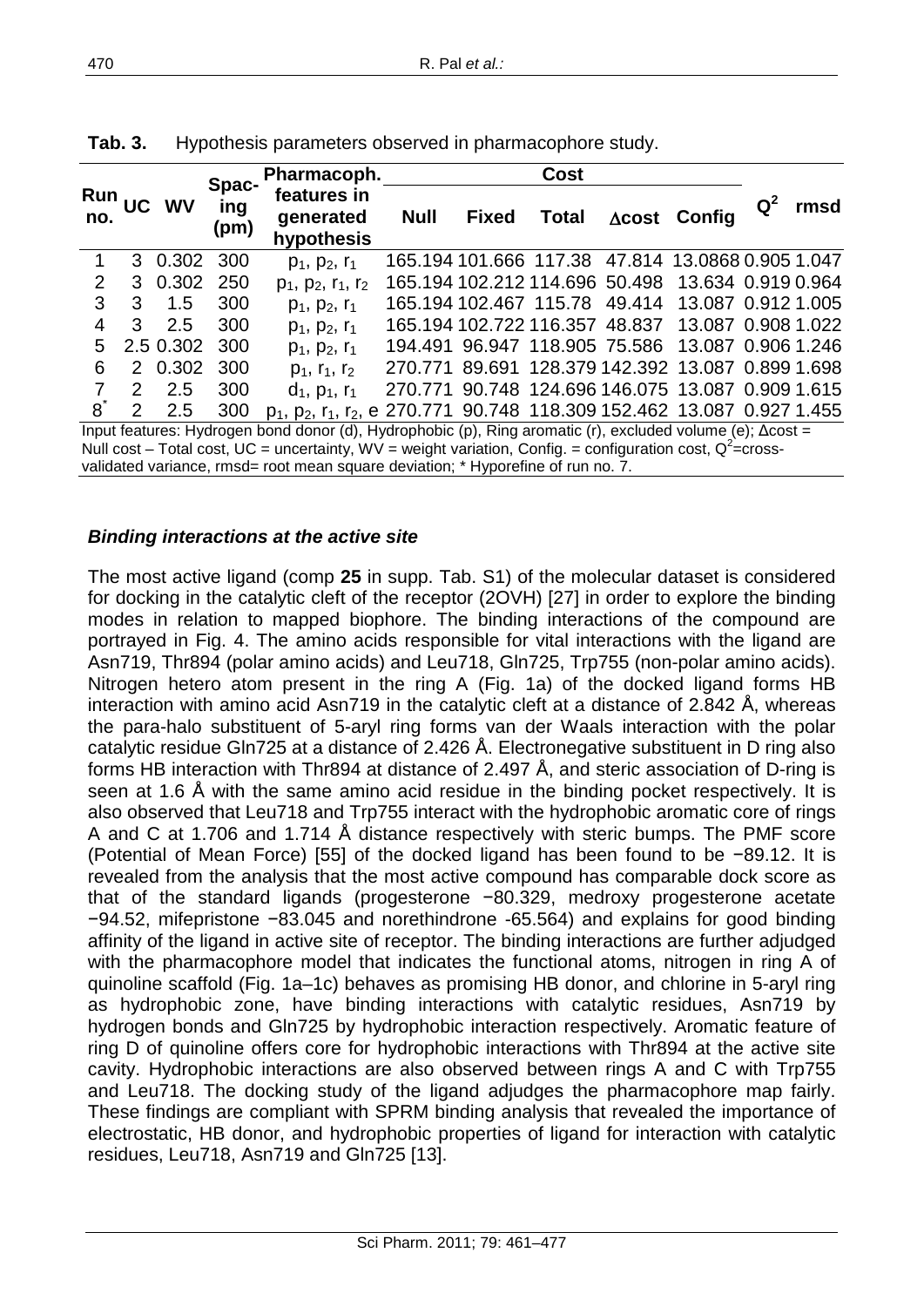



#### *Virtual screening and molecular docking studies*

The hit compounds which satisfied the screening criteria using validated QSAR and pharmacophore models are reported in Tab. 4. Consensus predicted activity from QSAR and pharmacophore models of NCI0101316 are found to be 0.12 and 0.22 nM respectively. The mean PMF dock score is −86.41.Second compound NCI0023681 depicts predicted activity of 0.38 and 0.18 from QSAR consensus and pharmacophore models, along with PMF dock score of −70.31. NCI0050131 provides consensus predicted activity of 0.87 and estimated activity of 0.22 from pharmacophore model and the docking score is −78.86. The results are further adjudged with binding interactions with the catalytic residues in the receptor cavity.

Docking studies reveal crucial binding interactions at the active site cavity of the receptor. NCI0101316 interacts with Asn719, Cys891 (polar amino acids) and Met756 (non-polar amino acids), forming HB and hydrophobic interactions with Asn719 at 1.767 and 1.667 Å respectively, whereas catalytic amino acid residues Cys891 and Met756 interacts at 1.922 and 1.831 Å distances respectively with steric bumps. NCI0023681 forms HB interactions with Asn719, Leu887 and Thr894 at distances of 1.780, 2.377 and 2.299 Å respectively and hydrophobic associations with Leu718, Asn719 and Met756 at distances of 1.796, 1.415 and 1.788 Å respectively. NCI0050131 binds to catalytic residues Leu718 and Thr894 through van der Waals interaction and HB interaction at 1.912 and 2.202 Å respectively (supplementary figure Fig. F1**)**. These interactions are found to be vital with respect to asoprisnil (pre-existing ligand of the receptor) as well as SPRM binding studies, consequently these three compounds are proposed to be showing good binding affinity to hPR as per the models suggested.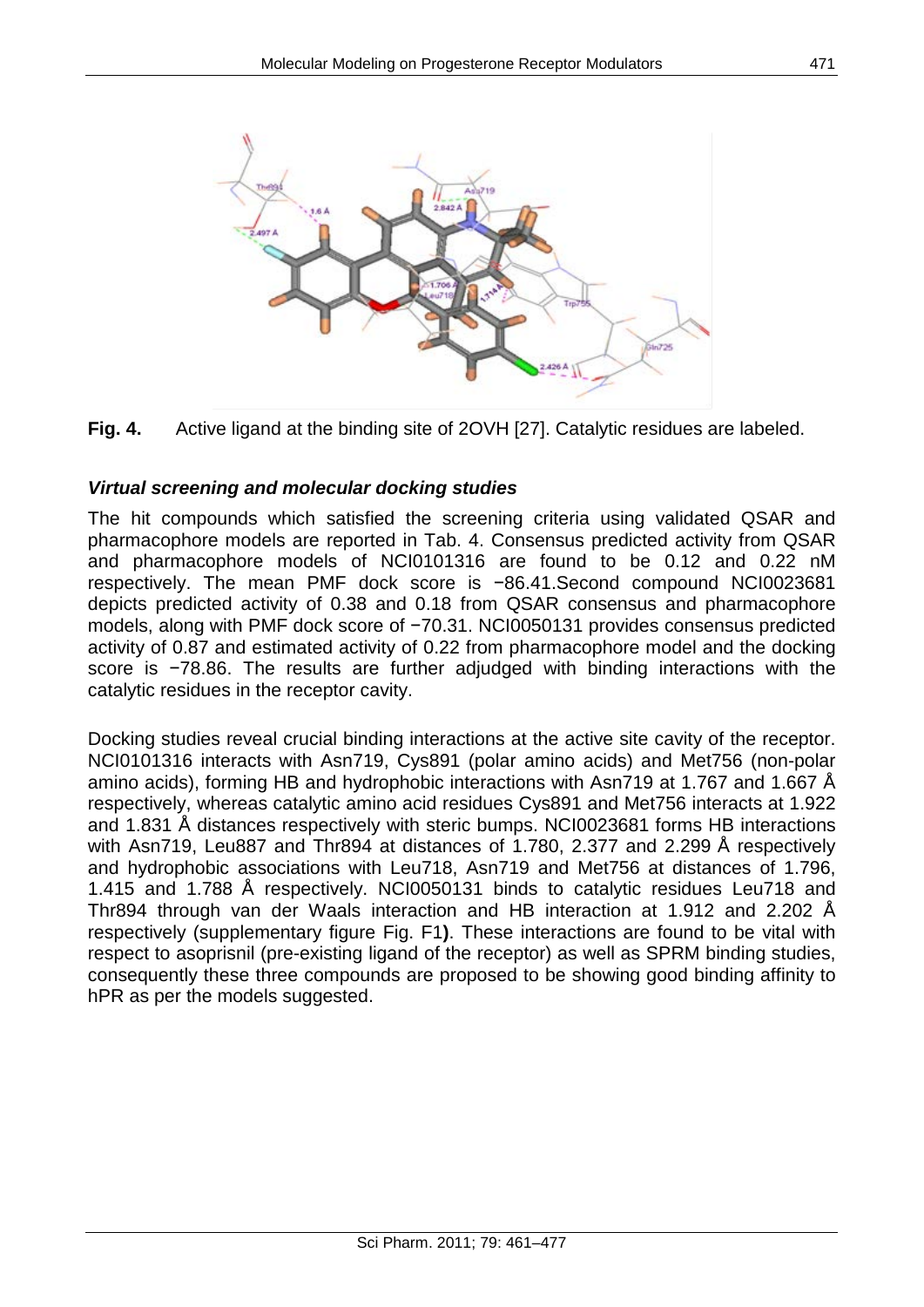|                  |                                                                                                                                                                                                                                                                                                                              | <b>Consensus</b><br>predicted                        | <b>Estimated</b><br>activity                 | <b>Dock</b>    | <b>Binding</b><br>interactions  |                                        |  |
|------------------|------------------------------------------------------------------------------------------------------------------------------------------------------------------------------------------------------------------------------------------------------------------------------------------------------------------------------|------------------------------------------------------|----------------------------------------------|----------------|---------------------------------|----------------------------------------|--|
| Compound<br>name | <b>SMILES</b>                                                                                                                                                                                                                                                                                                                | activity<br>(QSAR<br>model)<br>(K <sub>i</sub> , nM) | (Pharma-<br>cophore<br>model)<br>$(K_i, nM)$ | score<br>(PMF) | HB inter-<br>action             | Hydro-<br>phobic<br>interaction        |  |
| NCI0101316       | $O=CAN([H])C(=O)[C]$<br>@]5([H])[C@]1([H])<br>$C (= C([H]) [C \otimes \mathcal{Q}] ([H])$<br>]) $(C1=C(C=2/N=C)/$<br>$H]$ )C( $[H]$ )=C( $[H]$ )C=2<br>$[H])C3=C([H])C([H])$<br>=C([H])C([H])=C3[H]<br>(C@145[H])[C@@]<br>$O[H])(C6=C([H])C([$<br>$H$ ])=C([H])C([H])=C6<br>$[H])C=7/N=C( [H])C($<br>$[H])=C([H])C=7[H]$     | 0.12                                                 | 0.22                                         | $-86.41$       | Asn719                          | Asn719,<br>Cys891 and<br><b>Met756</b> |  |
| NCI0023681       | [H]C([H])(N([H])C([H<br>$I)([H])C1=C([H])C([H])$<br>])=C([H])C([H])=C1[<br>$H$ ])[C@]2([H])[C@@<br>]([H])(O[H])C([H])([H<br>$]$ )C([H])([H])[C@@]6<br>([H])[C@]2([H])C([H]<br>((H <sub>1</sub> )(C@@]5([H])C)<br>$4=C/(C3=C(\vert H \vert)C(\vert$<br>$H$ ])=C([H])C([H])=C3<br>N4[H])C([H])([H])C([<br>H])([H])N5C6([H])[H] | 0.38                                                 | 0.18                                         | $-70.31$       | Asn719,<br>Leu887<br>and Thr894 | Leu718,<br>Asn719 and<br>Met756        |  |
| NCI0050131       | $O=C(O[H])$ $C@$ $2$ ([H<br>])[C@]([H])(C1=C(C(<br>$[H]) = C(OC([H])([H])$<br>H C(OC([H])([H])[H])<br>)=C1[H])[C@@]([H])<br>(O[H])[C@]2(O[H])C<br>([H])([H])O[H])C=3C<br>$([H])=C(OC([H])([H]))$<br>[H])C(OC([H])([H])[H<br>])=C(OC([H])([H])[H]<br>$)C=3[H]$                                                                | 0.87                                                 | 0.22                                         | $-78.86$       | <b>Thr894</b>                   | Leu718                                 |  |

**Tab. 4.** Proposed compounds obtained from virtual screening and docking studies.

# **Conclusion**

Ligand-based molecular modeling studies are investigated on nonsteroidal quinoline and cyclocymopol monomethyl ether derivatives to generate models for exploring unique pharmacophore features of SPRMs. QSAR and pharmacophore space modeling studies developed statistically significant models and validated internally and externally with test set compounds. The space modeling map is in conformity with the molecular descriptors giving insight on the importance of functional atoms (O, N, Cl, F), polarizability, van der waals volume for presence of HB donor, hydrophobic, steric and aromatic ring attributes for ligand fitting in the active site cavity of the receptor with catalytic receptor residues. Finally three compounds are proposed to be newer analogs with significant binding affinity to PR-A as per the molecular modeling studies.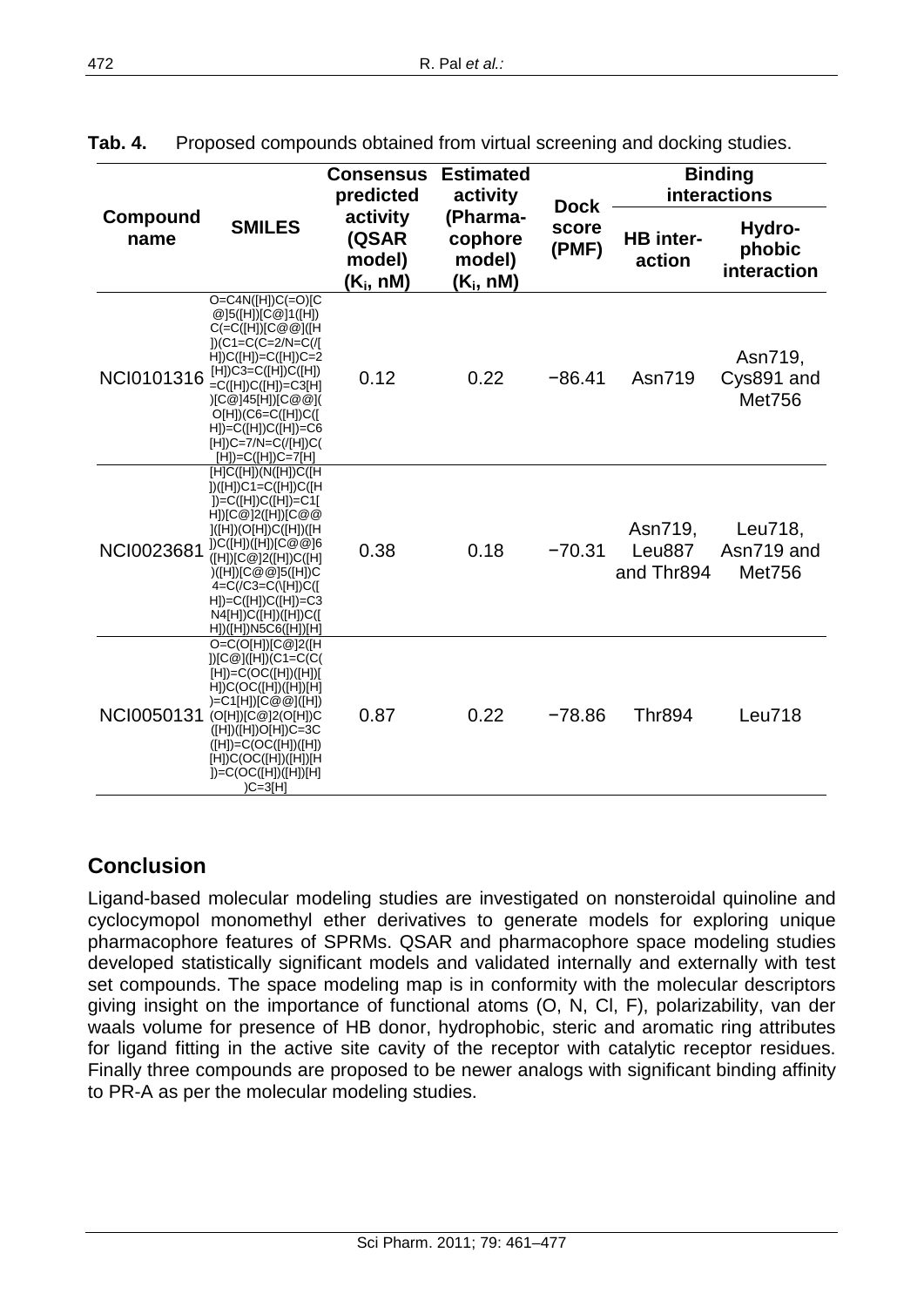## **Acknowledgement**

Financial support from University UPE-MB scheme of UGC is thankfully acknowledged. One of the authors R Pal thanks University Grants Commission for providing her Junior Research Fellowship in Engineering and Technology.

# **Supporting Information**

Structural features and binding affinity (K<sub>i</sub>) of hPR-A modulators are described in Tab. S1. Observed and predicted activities (pKi) of compounds are listed in Tab. S2. The binding interactions at the catalytic cleft with hit ligands are portrayed in Fig. S1. These documents are available in the online version (Format: PDF, Size: < 0.3 MB): <http://dx.doi.org/10.3797/scipharm.1105-03>

## **Authors' Statement**

#### *Competing Interests*

The authors declare no conflict of interest.

# **References**

- [1] Croxatto HB, Schürmann R, Fuhrmann U, Schellschmidt I, editors. Progesterone receptors and opportunity for contraception. In: New mechanisms for tissue-selective estrogen-free contraception. Berlin: Springer-Verlag, Heidelberg, 2005: 1–17. [doi:10.1007/3-540-27147-3\\_1](http://dx.doi.org/10.1007/3-540-27147-3_1)
- [2] Vegeto E, Shahbaz MM, Wen DX, Goldman ME, O'Malley BW, McDonnell DP. Human progesterone receptor A form is a cell- and promoter-specific repressor of human progesterone receptor B function. Mol Endocrinol. 1993; 7: 1244–1255. [doi:10.1210/me.7.10.1244](http://dx.doi.org/10.1210/me.7.10.1244)
- [3] McDonnell DP, Goldman ME. RU486 exerts antiestrogenic activities through a novel progesterone receptor A form-mediated mechanism. J Biol Chem. 1994; 269: 11945–11949. [PMid:8163495](http://www.ncbi.nlm.nih.gov/pubmed/8163495)
- [4] McDonnell DP, Shahbaz MM, Vegeto E, Goldman ME. The human progesterone receptor A-form functions as a transcriptional modulator of mineralocorticoid receptor transcriptional activity. J Steroid Biochem Mol Biol. 1994; 48: 425–432. [doi:10.1016/0960-0760\(94\)90190-2](http://dx.doi.org/10.1016/0960-0760(94)90190-2)
- [5] Wen DX, Xu YF, Mais DE, Goldman ME, McDonnell DP. The A and B isoforms of the human progesterone receptor operate through distinct signaling pathways within target cells. Mol Cell Biol. 1994; 14: 8356–8364. [PMid:7969170](http://www.ncbi.nlm.nih.gov/pubmed/7969170)
- [6] Tripathi KD. Essentials of medical pharmacology. 4th ed. New Delhi: Jaypee Brothers, 2001: 322.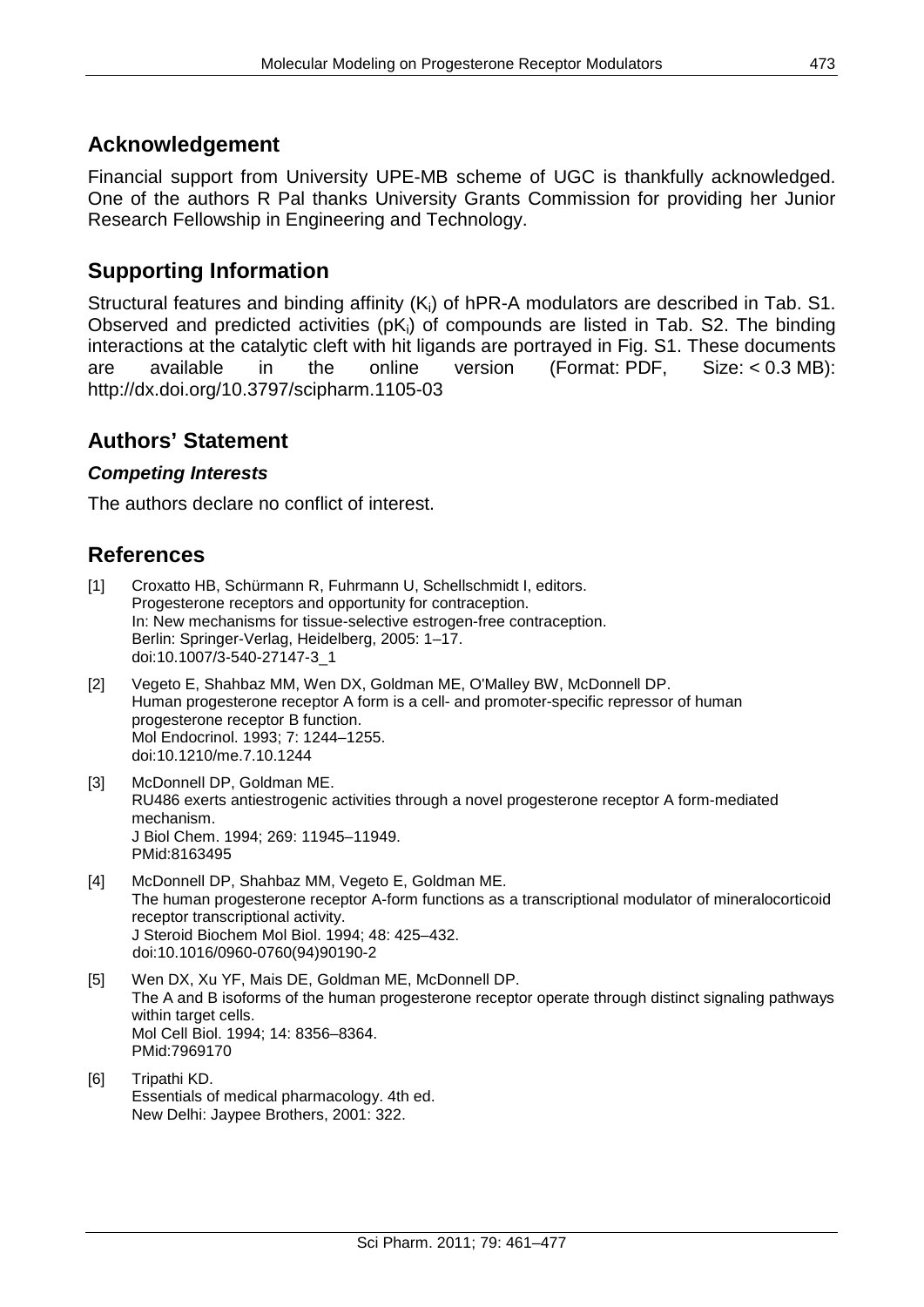- [7] Hamann LG, Farmer LJ, Johnson MG, Bender SL, Mais DE, Wang MW, Crombie D, Goldman ME, Jones TK. Synthesis and biological activity of novel nonsteroidal progesterone receptor antagonists based on cyclocymopol monomethyl ether. J Med Chem. 1996; 39: 1778–1789. [doi:10.1021/jm950747d](http://dx.doi.org/10.1021/jm950747d)
- [8] Edwards JP, West SJ, Marschke KB, Mais DE, Gottardis MM, Jones TK. 5-Aryl-1,2-dihydro-5H-chromeno[3,4-f]quinolines as potent, orally active, nonsteroidal progesterone receptor agonists: The effect of D-ring substituents. J Med Chem. 1998; 41: 303–310. [doi:10.1021/jm9705770](http://dx.doi.org/10.1021/jm9705770)
- [9] Zhi L, Tegley CM, Kallel EA, Marschke KB, Mais DE, Gottardis MM, Jones TK. 5-Aryl-1,2-dihydrochromeno[3,4-f]quinolines: A novel class of nonsteroidal human progesterone receptor agonists. J Med Chem. 1998; 41: 291–302. [doi:10.1021/jm9705768](http://dx.doi.org/10.1021/jm9705768)
- [10] Hamann LG, Winn DT, Pooley CF, Tegley CM, West SJ, Farmer LJ, Zhi L, Edwards JP, Marschke KB, Mais DE, Goldman ME, Jones TK. Nonsteroidal progesterone receptor antagonists based on a conformationally-restricted, subseries of 6-aryl-1,2-dihydro-2,2,4-trimethylquinolines. Bioorg Med Chem Lett. 1998; 8: 2731–2736. [doi:10.1016/S0960-894X\(98\)00482-X](http://dx.doi.org/10.1016/S0960-894X(98)00482-X)
- [11] Leach RA. Molecular modelling-principles and applications. 2nd ed. Prentice Hall: Pearson Education, England, 2001: 640.
- [12] Chen HF, Li Q, Yao X, Fan BT, Yuan SG, Panaye A, Doucet JP. 3D-QSAR and docking study of the binding mode of steroids to progesterone receptor in active site. QSAR Comb Sci. 2003; 22: 604–613. [doi:10.1002/qsar.200330820](http://dx.doi.org/10.1002/qsar.200330820)
- [13] Söderholm AA, Lehtovuori PT, Nyrönen TH. Docking and three-dimensional quantitative structure-activity relationship (3D QSAR) analyses of nonsteroidal progesterone receptor ligands. J Med Chem. 2006; 49: 4261–4268. [doi:10.1021/jm060234e](http://dx.doi.org/10.1021/jm060234e)
- [14] Jones DG, Liang X, Stewart EL, Noe RA, Kallander LS, Madauss KP, Williams SP, Thompson SK, Gray DW, Hoekstra WJ. Discovery of non-steroidal mifepristone mimetics: Pyrazoline-based PR antagonists. Bioorg Med Chem Lett. 2005; 15: 3203–3206. [doi:10.1016/j.bmcl.2005.05.001](http://dx.doi.org/10.1016/j.bmcl.2005.05.001)
- [15] Du Y, Li Q, Xiong B, Hui X, Wang X, Feng Y, Meng T, Hu D, Zhang D, Wang M, Shen J. Aromatic β-amino-ketone derivatives as novel selective non-steroidal progesterone receptor antagonists. Bioorg Med Chem. 2010; 18: 4255–4268. [doi:10.1016/j.bmc.2010.04.092](http://dx.doi.org/10.1016/j.bmc.2010.04.092)
- [16] Donga Y, Roberge JY, Wang Z, Wang X, Tamasi J, Dell V, Golla R, Corte JR, Liu Y, Fang T, Anthony MN, Schnur DM, Agler ML, Dickson Jr JK, Lawrence RM, Prack MM, Seethala R, Feyen JM. Characterization of a new class of selective nonsteroidal progesterone receptor agonists. Steroids. 2004; 69: 201–217. [doi:10.1016/j.steroids.2003.12.007](http://dx.doi.org/10.1016/j.steroids.2003.12.007)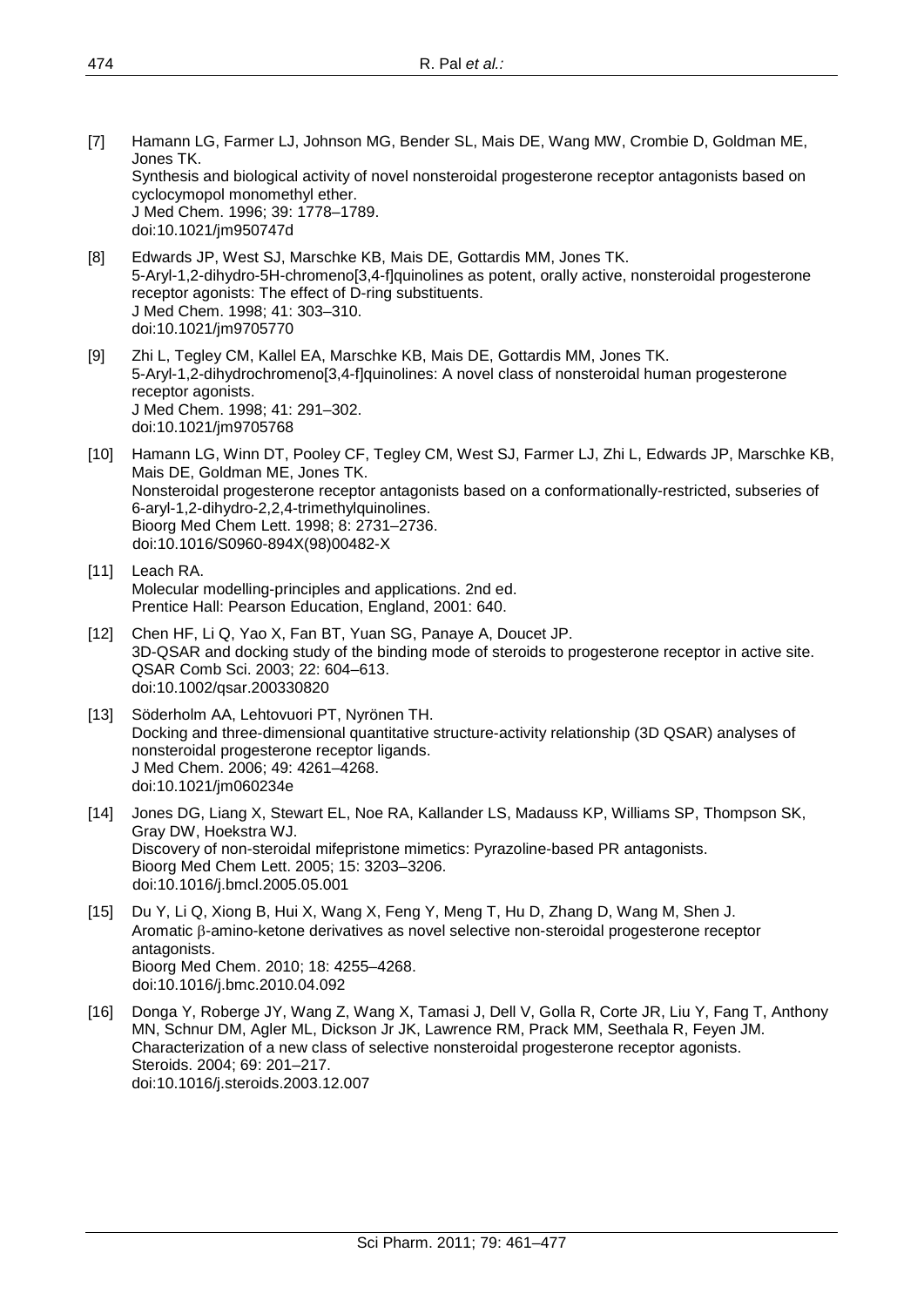- [17] Dols PA, Folmer BB, Hamersma H, Kuil CW, Lucas H, Ollero L, Rewinkela JM, Hermkens PH. SAR study of 2,3,4,14b-tetrahydro-1H-dibenzo[b,f]pyrido- [1,2-d][1,4]oxazepines as progesterone receptor agonists. Bioorg Med Chem Lett. 2008; 18: 1461–1467. [doi:10.1016/j.bmcl.2007.12.065](http://dx.doi.org/10.1016/j.bmcl.2007.12.065)
- [18] Rewinkel J, Enthoven M, Golstein I, van der Rijst M, Scholten A, van Tilborg M, de Weys D, Wisse J, Hamersma H. 11-(Pyridinylphenyl)steroids—A new class of mixed-profile progesterone agonists/antagonists. Bioorg Med Chem. 2008; 16: 2753–2763. [doi:10.1016/j.bmc.2008.01.010](http://dx.doi.org/10.1016/j.bmc.2008.01.010)
- [19] Tegley CM, Zhi L, Marschke KB, Gottardis MM, Yang Q, Jones TK. 5-Benzylidene 1,2-dihydrochromeno[3,4-f]quinolines, a novel class of nonsteroidal human progesterone receptor agonists. J Med Chem. 1998; 41: 4354–4359. [doi:10.1021/jm980366a](http://dx.doi.org/10.1021/jm980366a)
- [20] Zhi L, Tegley CM, Marschke KB, Mais DE, Jones TK. 5-Aryl-1,2,3,4-tetrahydrochromeno[3,4-f]quinolin-3-ones as a novel class of nonsteroidal progesterone receptor agonists: Effect of A-ring modification. J Med Chem. 1999; 42: 1466–1472. [doi:10.1021/jm980723h](http://dx.doi.org/10.1021/jm980723h)
- [21] Zhi L, Tegley CM, Pio B, Edwards JP, Motamedi M, Jones TK, Marschke KB, Mais DE, Risek B, Schrader WT. 5-Benzylidene-1,2-dihydrochromeno[3,4-f]quinolines as selective progesterone receptor modulators. J Med Chem. 2003; 46: 4104–4112. [doi:10.1021/jm020477g](http://dx.doi.org/10.1021/jm020477g)
- [22] Zhl L, Tegley CM, Edwards JP, West SJ, Marschke KB, Gottardis MM, Mais DE, Jones TK. 5-Alkyl 1,2-dihydrochromeno[3,4-f]quinolines: A novel class of nonsteroidal progesterone receptor modulators. Bioorg Med Chem Lett. 1998; 8: 3365–3370. [doi:10.1016/S0960-894X\(98\)00608-8](http://dx.doi.org/10.1016/S0960-894X(98)00608-8)
- [23] Snedecor GW, Cochran WG. Statistical Methods. 6th ed. Iowa: Iowa State University Press, 1967.
- [24] Guner OF. Pharmacophore perception, development, and use in drug design. California: International University Line, 2002.
- [25] Tropsha A, Wang SX. QSAR modeling of GPCR ligands: Methodologies and examples of applications. In: GPCRs: From deorphanization to lead structure identification. Volume 2006/2. Bourne H, Horuk R, Kuhnke J, Michel H, editors. Berlin: Springer-Verlag, Heidelberg, 2007: 49–73. [doi:10.1007/2789\\_2006\\_003](http://dx.doi.org/10.1007/2789_2006_003)
- [26] Roy PP, Roy K. On Some Aspects of Variable Selection for Partial Least Squares Regression Models. QSAR Comb Sci. 2008; 27: 302–313. [doi:10.1002/qsar.200710043](http://dx.doi.org/10.1002/qsar.200710043)
- [27] Madauss KP, Grygielko ET, Deng SJ, Sulpizio AC, Stanley TB, Wu C, Short SA, Thompson SK, Stewart EL, Laping NJ, Williams SP, Bray JD. A structural and in vitro characterization of Asoprisnil: A selective progesterone receptor modulator. Mol Endocrinol. 2007; 21: 1066–1081. [doi:10.1210/me.2006-0524](http://dx.doi.org/10.1210/me.2006-0524)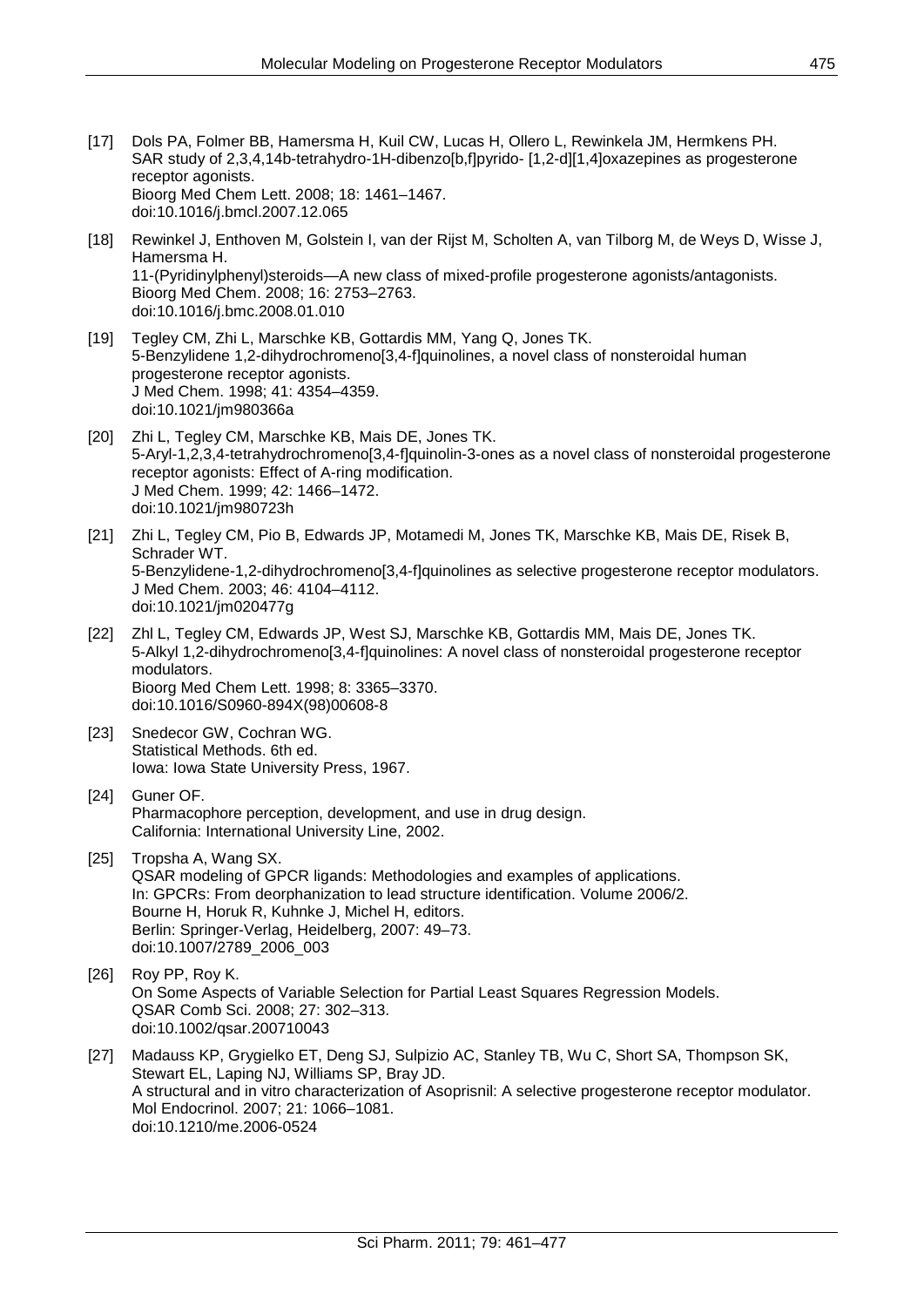- [28] Dewar MJS. The Molecular Orbital Theory of Organic Chemistry. New York: McGraw-Hill, 1969.
- [29] CS Chem3D Pro and CS MOPAC Pro, version 5.0-2000, Cambridge Soft, Cambridge, www.camsoft.com
- [30] Kier LB, Hall LH. An electrotopological-state index for atoms in molecules. Pharm Res.1990; 7: 801–807. [doi:10.1023/A:1015952613760](http://dx.doi.org/10.1023/A:1015952613760)
- [31] Ghose AK, Crippen GM. Atomic physicochemical parameters for three-dimensional-structure-directed quantitative structureactivity relationships. 2. modeling dispersive and hydrophobic interactions. J Chem Inf Comput Sci. 1987; 27: 21–35. [doi:10.1021/ci00053a005](http://dx.doi.org/10.1021/ci00053a005)
- [32] Yang GF, Huang X. Development of quantitative structure-activity relationships and its application in rational drug design. Curr Pharm Des. 2006; 12: 4601–4611. [doi:10.2174/138161206779010431](http://dx.doi.org/10.2174/138161206779010431)
- [33] CACHE, version 6.1-2000, Computer-Aided Chemistry for Macintosh and Windows, Fujitsu Systems Business of America Inc., Chiba, www.CACheSoftware.com
- [34] TSAR 3D, version 3.3-2002, Oxford Molecular Limited, Accelrys, San Diego, www.accelrys.com
- [35] ETSA-CA, 2007, Chemical Technology, Calcutta University, Kolkata.
- [36] Chemical Computing Group's Molecular Operating Environment, www.chemcomp.com
- [37] Talete srl, DRAGON for Windows, www.talete.mi.it
- [38] Todeschni R, Consonni V. Handbook of molecular descriptors. In: Methods and principles in medicinal chemistry. Volume 11. Mannhold R, Kubinyi H, Timmerman H, editors. Weinheim: Wiley-VCH, 2000: 667.
- [39] STATISTICA, version 7.1-2005, StatSoft Inc., Tulsa, www.statsoft.com
- [40] Golbraikh A, Tropsha A. Predictive QSAR modeling based on diversity sampling of experimental datasets for the training and test set selection. J Comp-Aided Mol Des. 2002; 16: 357–369. [doi:10.1023/A:1020869118689](http://dx.doi.org/10.1023/A:1020869118689)
- [41] Wold S, Eriksson L. Chemometric methods in molecular design. In: Methods and principles in medicinal chemistry. Volume 1. de Waterbeemd HV, editor. Weinheim: VCH, 1995.
- [42] CATALYST, version 4.11-2005, Accelrys Inc, San Diego, CA, www.accelrys.com
- [43] Schuster D, Laggner C, Steindl TM, Palusczak A, Hartmann RW, Langer T. Pharmacophore modeling and in silico screening for new P450 19 (aromatase) inhibitors. J Chem Inf Mod. 2006; 3: 1301–1311. [doi:10.1021/ci050237k](http://dx.doi.org/10.1021/ci050237k)
- [44] Brooijmans N, Kuntz ID. Molecular recognition and docking algorithms. Annu Rev Biophys Biomol Struct. 2003; 32: 335–373. [doi:10.1146/annurev.biophys.32.110601.142532](http://dx.doi.org/10.1146/annurev.biophys.32.110601.142532)